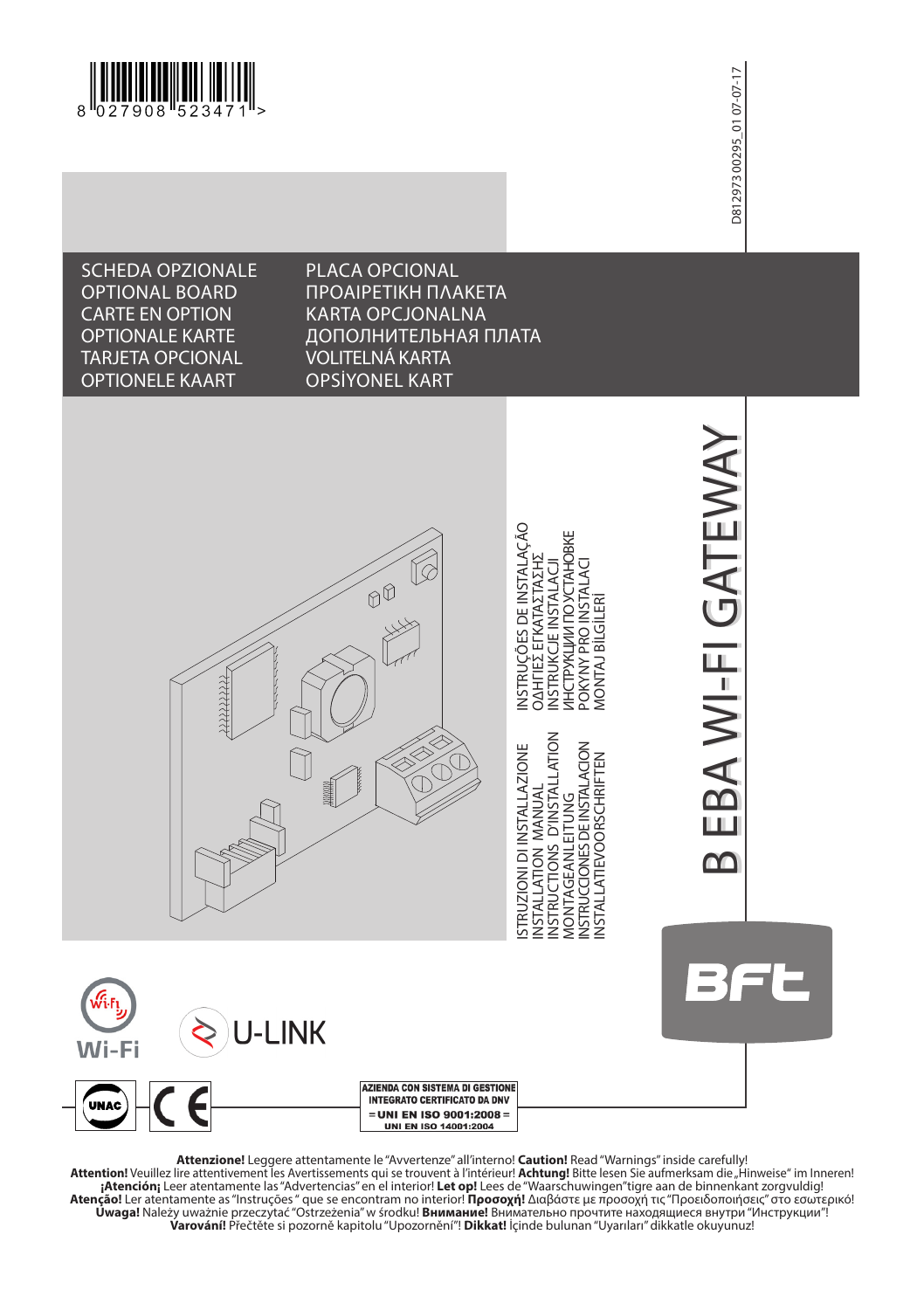

D81297300295\_01 D812973 00295\_01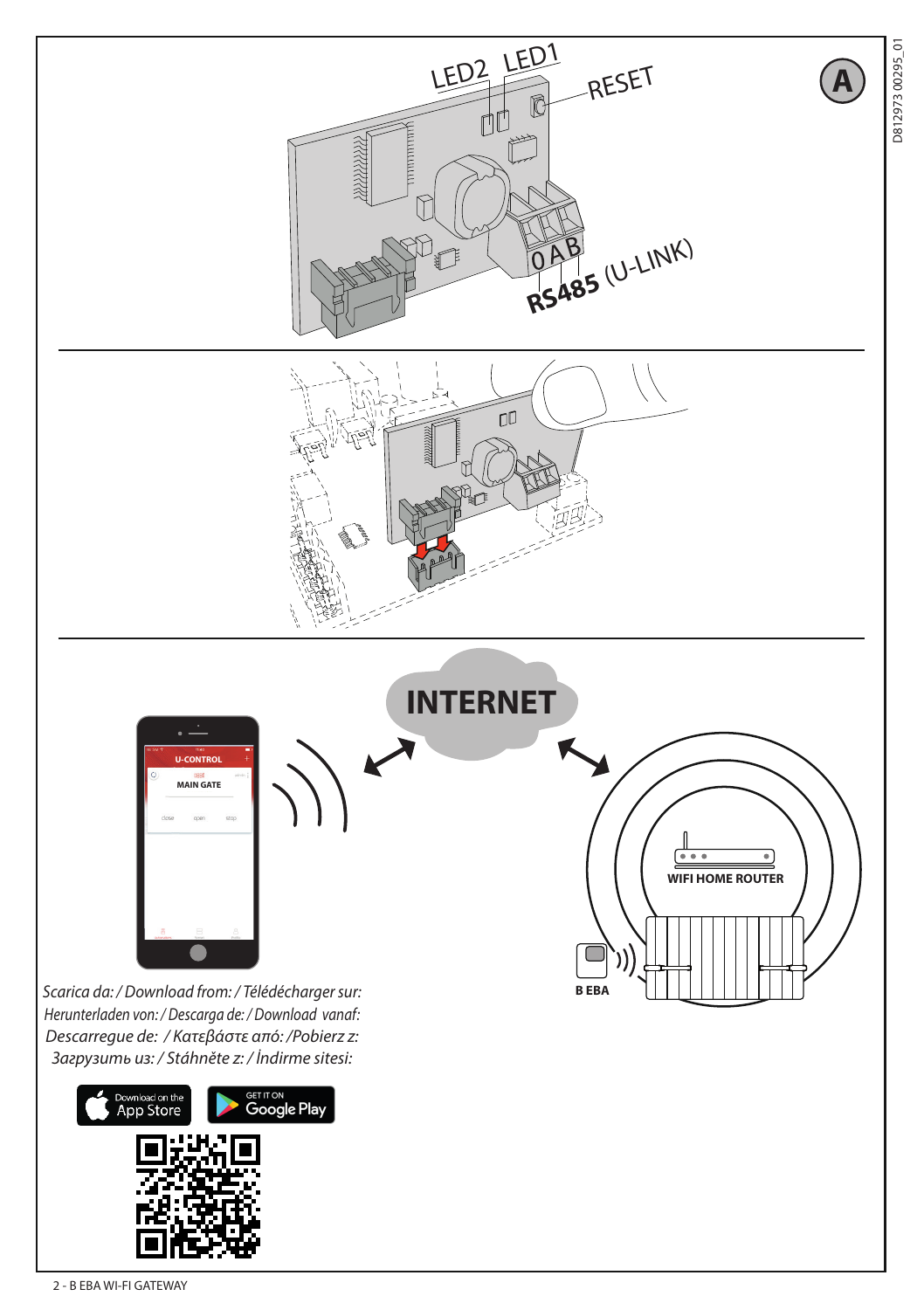# **1) GENERALITÁ** D812973 00295\_01

2973  $\overline{8}$ 

Il modulo B EBA WI-FI GATEWAY consente di comandare tra mite l'App **U-CONTROL** un'automazione u-link compatibile consentendo la connessione alla rete locale di dispositivi BFT U-LINK compatibili, tramite tecnologia TCP/IP su rete WI-FI.

Per l'utilizzo con altre applicazioni consultare il manuale este so all'indirizzo www.bft-automation.com/apps/ucontrol

Il modulo B EBA WI-FI GATEWAY va collegato all'unico di- spositivo della rete locale con indirizzo 0.

### **PER L'UTILIZZO TRAMITE U-CONTROL PROCEDERE CA (RIF.X) DELLA B EBA WI-FI GATEWAY E SEGUIRE LE ISTRUZIONI CONTENUTE NELL'APP STESSA.**

| 2) DATI TECNICI              |                                  |  |
|------------------------------|----------------------------------|--|
| Temperatura di funzionamento | -20 $^{\circ}$ /+50 $^{\circ}$ C |  |
| Banda B EBA WI-FI GATEWAY    | 2400 - 2483,5 MHz                |  |
| Dimensioni                   | 42 x 29 mm (HxL)                 |  |

#### **1) GENERAL INFORMATION**

The B EBA WI-FI GATEWAY module allows controlling a u-link compatible automation via the **U-CONTROL** app that lets you connect to the local network of BFT U-LINK compatible devices using TCP/IP technology on the WI-FI network.

To use other applications, please refer to the complete manual at www.bft-automation.com/apps/ucontrol

The B EBA WI-FI GATEWAY module must be connected to the only local network device with the address 0.

#### **TO USE VIA U-CONTROL, RESET THE FACTORY SETTINGS (REF. X) OF THE B EBA WI-FI GATEWAY AND FOLLOW THE INSTRUCTIONS IN THE APP ITSELF.**

| 2) TECHNICAL SPECIFICATIONS |                             |  |
|-----------------------------|-----------------------------|--|
| Operating temperature       | $-20^{\circ}/+50^{\circ}$ C |  |
| B EBA WI-FI GATEWAY band    | 2400-2483,5 MHz             |  |
| <b>Dimensions</b>           | 42 x 29 mm (HxL)            |  |

#### **1) GÉNÉRALITÉS**

Le module B EBA WI-FI GATEWAY permet de commander à travers l'App **U-CONTROL** une automatisation u-link compatible et de réaliser la connexion sur le réseau local de dispositifs BFT U-LINK compatibles, en exploitant la technologie TCP/IP sur réseau WI-FI.

Pour l'utiliser avec d'autres applications consultez le manuel complet à l'adresse www.bft-automation.com/apps/ucontrol

Le module B EBA WI-FI GATEWAY doit être connecté sur le seul dispositif de réseau local ayant l'adresse 0.

#### **POUR L'UTILISATION A TRAVERS U-CONTROL PROCEDEZ AU RETABLISSEMENT DES CONFIGURATIONS D'USINE (REF.X) DE LA B EBA WI-FI GATEWAY ET SUIVEZ LES INSTRUCTIONS CONTENUES DANS L'APP.**

| <b>2) DONNÉES TECHNIQUES</b>  |                             |  |
|-------------------------------|-----------------------------|--|
| Température de fonctionnement | $-20^{\circ}/+50^{\circ}$ C |  |
| Bande B EBA WI-FI GATEWAY     | 2400 - 2483,5 MHz           |  |
| <b>Dimensions</b>             | 42 x 29 mm (HxL)            |  |
| Puissance de transmission     | $+16$ d $Bm$                |  |

| Potenza di Trasmissione  | $+16$ d $Bm$                                                                               |
|--------------------------|--------------------------------------------------------------------------------------------|
| Sensibilità in Ricezione | -98dBm                                                                                     |
| Wi-Fi                    | - 802.11: b/g/n<br>- Bit rate: 72.2 Mbps<br>- Sicurezza: OPEN, WPA2/<br>WPA Personal e WEP |

#### **3) RIPRISTINO DELLE IMPOSTAZIONI DI FABBRICA**

Attenzione riporta il modulo ai valori preimpostati da fabbrica.

- Premere e tenere premuto il tasto RESET (Fig.A) per 5 secondi.

#### **4) DIAGNOSTICA (Fig.A)**

| LED              | <b>STATO</b>        | <b>SIGNIFICATO</b>                                                 |
|------------------|---------------------|--------------------------------------------------------------------|
| LED <sub>1</sub> | Led Fisso           | Corretta inizializzazione del modulo<br>e alimentazione del modulo |
| LED <sub>1</sub> | Led<br>lampeggiante | Scheda in errore                                                   |
| LED <sub>2</sub> | Led acceso          | Il Led rileva la connessione U-Link<br>alla scheda                 |

| <b>Transmit Power</b>        | $+16$ d $Bm$                                                                              |
|------------------------------|-------------------------------------------------------------------------------------------|
| <b>Receiving Sensitivity</b> | -98dBm                                                                                    |
| Wi-Fi                        | - 802.11: b/g/n<br>- Bit rate: 72.2 Mbps<br>- Safety: OPEN, WPA2/<br>WPA Personal and WEP |

**3) RESTORING FACTORY SETTINGS**

- Press without releasing the RESET button (Fig.A) for 5 seconds.
- After releasing the LED1 button, the LED2 flashes quickly once.

#### **4) DIAGNOSTICS (Fig.A)**

| <b>LED</b>       | <b>STATUS</b>    | <b>MEANING</b>                                        |  |
|------------------|------------------|-------------------------------------------------------|--|
| LED <sub>1</sub> | <b>Fixed Led</b> | Proper initialization and supply of<br>the module     |  |
| LED <sub>1</sub> | Led flashing     | Faulty board                                          |  |
| LED <sub>2</sub> | Led access       | The LED detects the U-Link<br>connection to the board |  |

| Sensibilité de réception | -98dBm                                                                                                    |
|--------------------------|-----------------------------------------------------------------------------------------------------------|
| Wi-Fi                    | $-802.11: b/q/n$<br>- Débit binaire : 72.2 Mbps<br>- Sécurité : OPEN, WPA2/<br><b>WPA Personal et WEP</b> |

#### **3) RÉTABLISSEMENT DES CONFIGURATIONS D'USINE**

- Attention ramène le module aux valeurs préconfigurées en usine. - Appuyez sans la lâcher sur la touche RESET/RÉINITIALISATION (Fig. A) pendant 5 secondes
- Une fois la touche LED1 lâchée la LED2 1 clignote rapide- ment fois

### **4) DIAGNOSTIC (Fig.A)**

| Appayez Saris la lacriei sur la touche NEJE I/INEINITIAEIJATION<br>(Fig. A) pendant 5 secondes<br>- Une fois la touche LED1 lâchée la LED2 1 clignote rapide-<br>ment fois<br>4) DIAGNOSTIC (Fig.A) |                    |                                                                | Š |
|-----------------------------------------------------------------------------------------------------------------------------------------------------------------------------------------------------|--------------------|----------------------------------------------------------------|---|
| <b>LED</b>                                                                                                                                                                                          | <b>ETAT</b>        | <b>SENS</b>                                                    |   |
| LED <sub>1</sub>                                                                                                                                                                                    | Led fixe           | Initialisation correcte du module<br>et alimentation du module |   |
| LED <sub>1</sub>                                                                                                                                                                                    | Led<br>clignotante | Carte en erreur                                                |   |
| LED <sub>2</sub>                                                                                                                                                                                    | Led éclairée       | La Led révèle la connexion U-Link<br>sur la carte              |   |

<sup>-</sup> Dopo il rilascio del pulsante LED1 lampeggia veloce- mente il LED2 per 1 volta.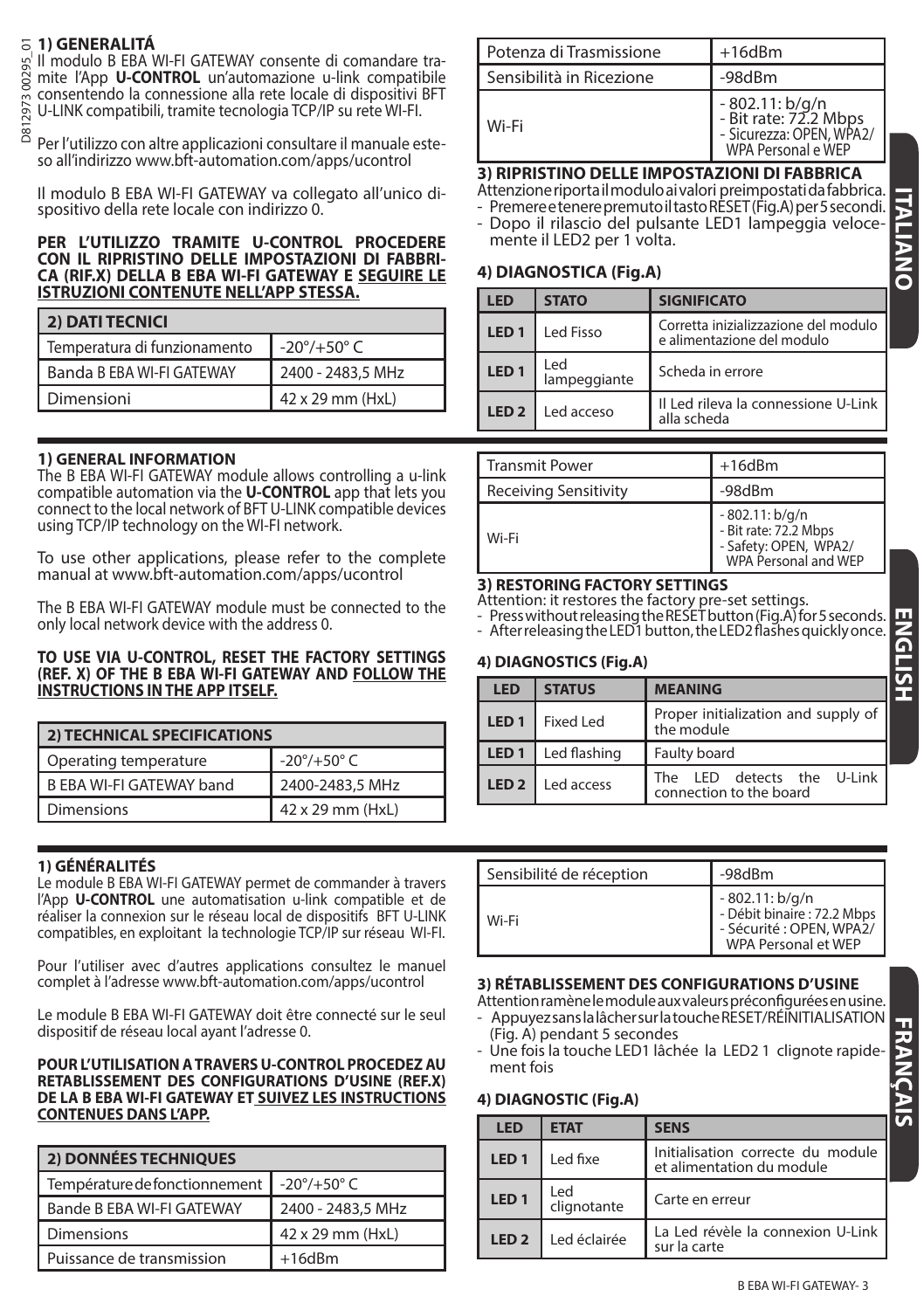### **1) ALLGEMEINES**

Das Modul B EBA WI-FI GATEWAY gestattet es, eine kompatible Automatisierung u-link über die App **U-CONTROL** zu steuern und die Verbindung zum lokalen Netz der kompatiblen Geräte BFT U-LINK mit der Technologie TCP/IP im WLAN-Netz herzu stellen.

Konsultieren Sie für die verwendung anderer Anwen- dungen das ausführliche Handbuch unter der Adresse www.bft-automation.com/apps/ucontrol

Das Modul B EBA WI-FI GATEWAY wird an ein einziges Gerät des lokalen Netzwerks mit der Adresse 0 angeschlossen.

**FÜR DIE BENUTZUNG ÜBER U-CONTROL DIE WIEDERHER- STELLUNG DER WERKSEINSTELLUNGEN (RIF.X) VON B EBA WI-FI GATEWAY VORNEHMEN UND DIE IN DER APP SELBST ENTHALTENEN ANWEISUNGEN BEFOLGEN.**

| <b>2) TECHNISCHE DATEN</b> |                             |  |
|----------------------------|-----------------------------|--|
| Betriebstemperatur         | $-20^{\circ}/+50^{\circ}$ C |  |
| Band B EBA WI-FI GATEWAY   | 2.400 2.483,5 MHz           |  |

#### **1) GENERALIDADES**

El módulo B EBA WI-FI GATEWAY permite controlar mediante la aplicación **U-CONTROL** una automatización u-link compati ble permitiendo la conexión a la red local de dispositivos BFT U-LINK compatibles, mediante tecnología TCP/IP en red WI-FI.

Para la utilización con otras aplicaciones consulte dicho ma nual en la dirección www.bft-automation.com/apps/ucontrol

El módulo B EBA WI-FI GATEWAY debe conectarse al único dispositivo de la red local con dirección 0.

**PARA LA UTILIZACIÓN MEDIANTE U-CONTROL REALICE EL RESTABLECIMIENTO DE LA CONFIGURACIÓN ORIGINAL DE FÁBRICA (REF.X) DE LA B EBA WI-FI GATEWAY Y SIGA LAS INSTRUCCIONES CONTENIDAS EN DICHA APLICACIÓN.**

| <b>2) DATOS TÉCNICOS</b>                   |                   |  |
|--------------------------------------------|-------------------|--|
| Temperatura de funcionamiento   -20°/+50°C |                   |  |
| Banda B EBA WI-FI GATEWAY                  | 2400 - 2483,5 MHz |  |
| <b>Dimensiones</b>                         | 42 x 29 mm (HxL)  |  |

#### **1) ALGEMEEN**

**NEDERLANDS ESPAÑOL DEUTSCH**

**PS** z ⋜ 줊 c ١π

**DO** ⋖ r M

Ŧ ЙLЙ 帍 c

> De module B EBA WI-FI GATEWAY laat het toe om via de App **U-CONTROL** een u-link-automatisering die compatibel is te be dienen, de verbinding toelatend aan het plaatselijke netwerk van compatibele inrichtingen BFT U-LINK via TCP/IP-technologie op WI-FI-netwerk.

> Voor het gebruik met andere toepassingen de handleiding uitgebreid tot het adres www.bft-automation.com/apps/ucontrol raadplegen

> Sluit de B EBA WI-FI GATEWAY module aan op de enige inrichting van het plaatselijke netwerk met adres 0.

#### **VOOR HET GEBRUIK VIA U-CONTROL OVERGAAN TOT HET HER- STEL VAN DE FABRIEKSINSTELLINGEN (RIF.X) VAN DE B EBA WI-FI GATEWAY EN DE INSTRUCTIES VOLGEN DIE IN DE APP ZELF STAAN.**

| <b>2) TECHNISCHE GEGEVENS</b> |                             |  |
|-------------------------------|-----------------------------|--|
| Bedrijfstemperatuur           | $-20^{\circ}/+50^{\circ}$ C |  |
| Golfband B EBA WI-FI GATEWAY  | 2400 - 2483,5 MHz           |  |
| Afmetingen                    | 42 x 29 mm (HxL)            |  |

| Abmessungen             | 42 x 29 mm (HxL)                                                                             | 5                 |
|-------------------------|----------------------------------------------------------------------------------------------|-------------------|
| Sendeleistung           | $+16$ dBm                                                                                    | 95<br>$rac{2}{3}$ |
| Empfangsempfindlichkeit | $-98$ dBm                                                                                    | 2973              |
| Wi-Fi                   | - 802.11: b/g/n<br>- Bitrate: 72.2 Mbps<br>- Sicherheit: OPEN, WPA2/<br>WPA Personal und WEP | $\overline{281}$  |

## **3) WIEDERHERSTELLUNG DER WERKSEINSTELLUNG**

- Die Taste RESET (Fig.A) drücken und für 5 Sekunden gedrückt halten. - Nach dem Loslassen der Taste blickt die LED1 schnell und LED2
- ein Mal.

#### **4) DIAGNOSE (Fig.A)**

| <b>LED</b> | <b>STATUS</b>      | <b>BEDEUTUNG</b>                                           |
|------------|--------------------|------------------------------------------------------------|
|            | LED $1$ LED an     | Korrekte Initialisierung und<br>Stromversorgung des Moduls |
|            | LED 1 LED blinkend | Kartenfehler                                               |
|            | LED 2   LED an     | Die LED erfasst die Verbindung<br>U-Link zur Karte         |

| Potencia de transmisión   | $+16$ d $Bm$                                                                               |
|---------------------------|--------------------------------------------------------------------------------------------|
| Sensibilidad en recepción | -98dBm                                                                                     |
| Wi-Fi                     | - 802.11: b/g/n<br>- Bit rate: 72,2 Mbps<br>- Seguridad: OPEN, WPA2/<br>WPA Personal y WEP |

#### **3)RESTAURACIÓN DE LAS CONFIGURACIONES DE FÁBRICA** Atención restablece el módulo a los valores previamente configurados de fábrica.

- Pulsar la mantener pulsada la tecla RESET (Fig.A) durante 5 segundos.
- Tras soltar el pulsador LED1 parpadea rápidamente el LED2 1 vez.

#### **4) DIAGNÓSTICO (Fig.A)**

| LED              | <b>ESTADO</b>      | <b>SIGNIFICADO</b>                                              |
|------------------|--------------------|-----------------------------------------------------------------|
| LED <sub>1</sub> | LED luz fija       | Correcta inicialización del módulo y<br>alimentación del módulo |
| LED <sub>1</sub> | LED<br>parpadeante | Tarjeta en error                                                |
| LED <sub>2</sub> | I FD<br>encendido  | El LED detecta la conexión U-Link a<br>la tarjeta               |

| Transmissievermogen   | $+16$ d $Bm$                                                                                          |
|-----------------------|-------------------------------------------------------------------------------------------------------|
| Ontvangstgevoeligheid | -98dBm                                                                                                |
| Wi-Fi                 | - 802.11: b/g/n<br>- Bit-snelheid: 72.2 Mbps<br>- Veiligheid: OPEN,<br>WPA2/WPA Persoonlijk<br>en WFP |

## **3) DE FABRIEKSINSTELLINGEN HERSTELLEN**

- Houd de RESET-toets (Fig.A) 5 seconden lang ingedrukt.
- Nadat u deze knop LED1 loslaat knippert de LED2 snel 1 keer.

#### **4) DIAGNOSTIEK (Fig.A)**

| <b>LED</b>       | <b>STAAT</b>            | <b>BETEKENIS</b>                                                 |
|------------------|-------------------------|------------------------------------------------------------------|
| LED <sub>1</sub> | Led die altijd<br>brand | Correcte initialisatie van de<br>module en voeding van de module |
| LED <sub>1</sub> | Led<br>knipperend       | Kaart in fout                                                    |
| LED <sub>2</sub> | Led aan                 | De Led spoort de verbinding<br>U-Link met de kaart op            |

4 - B EBA WI-FI GATEWAY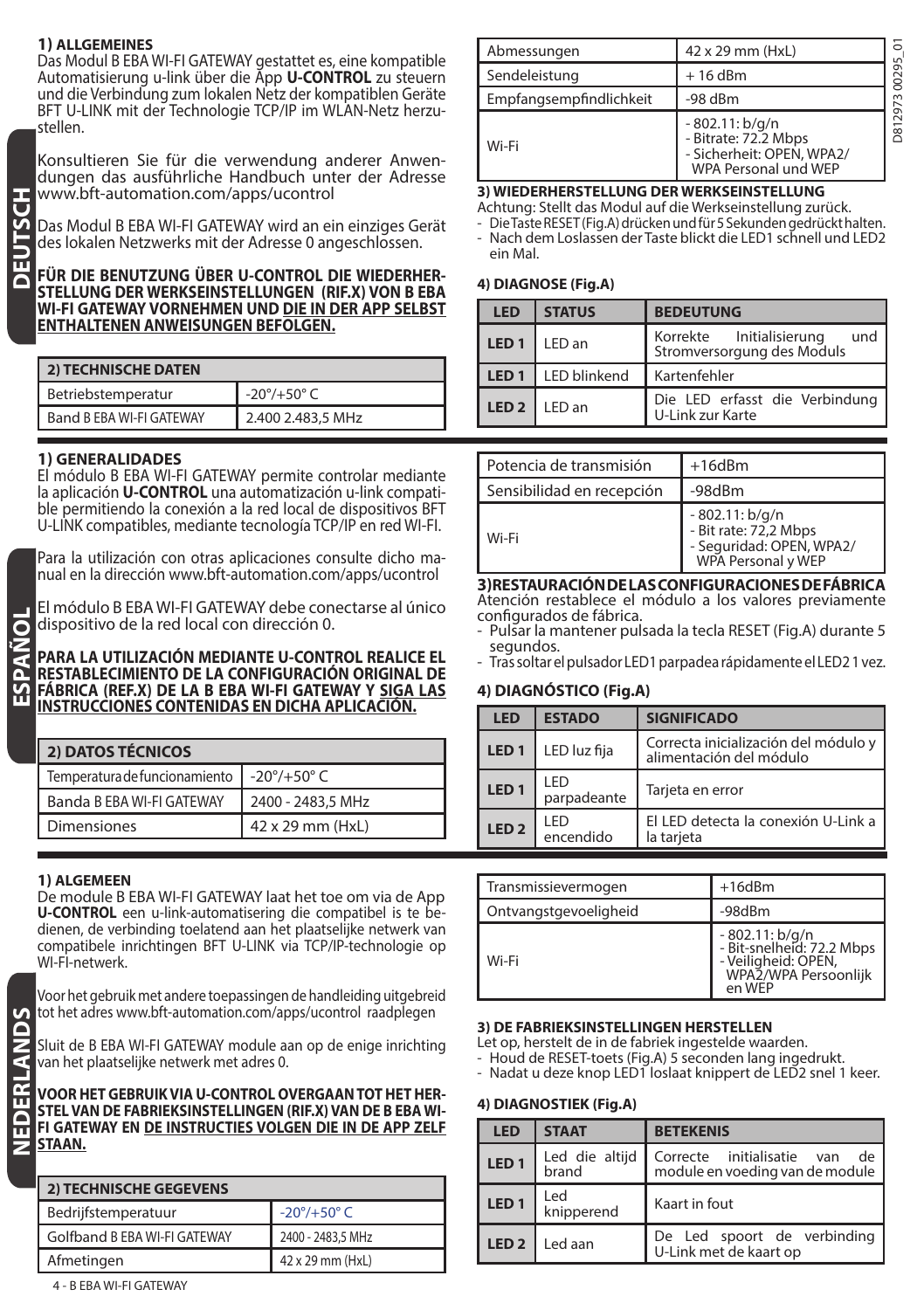#### **1) GENERALIDADES**

O módulo B EBA WI-FI GATEWAY permite comandar através da App **U-CONTROL** uma automatização u-link compatível permitindo a conexão à rede local de dispositivos BFT U-LINK compatíveis, através tecnologia TCP/IP na rede WI-FI.

D812973 00295\_01 2973  $\overline{8}$ 

Para a utilização com outras aplicações consultar o manual esten dido no endereço www.bft-automation.com/apps/ucontrol

O módulo B EBA WI-FI GATEWAY deve ser ligado ao úni- co dispositivo da rede local com endereço 0.

#### **PARA A UTILIZAÇÃO ATRAVÉS DE U-CONTROL PROCEDER COM A RESTAURAÇÃO DAS CONFIGURAÇÕES DE FÁBRICA (REF.X) DA B EBA WI-FI GATEWAY E SEGUIR AS INSTRUÇÕES CONTIDAS NA APP.**

| 2) DADOS TÉCNICOS                          |                   |
|--------------------------------------------|-------------------|
| Temperatura de funcionamento   -20°/+50° C |                   |
| Banda B EBA WI-FI GATEWAY                  | 2400 - 2483,5 MHz |
| Dimensões                                  | 42 x 29 mm (HxL)  |

#### **1) ΓΕΝΙΚΑ**

Η μονάδα B EBA WI-FI GATEWAY επιτρέπει τον έλεγχο μέσω της εφαρμογής **U-CONTROL** ενός συμβατού αυτοματισμού u-link επιτρέποντας τη σύνδεση στο τοπικό δίκτυο συμβατών συστημάτων BFT U-LINK, μέσω τεχνολογίας TCP/IP σε δίκτυο WI-FI.

Για τη χρήση με άλλες εφαρμογές συμβουλευτείτε το πλήρες εγχειρίδιο στη διεύθυνση www.bft-automation.com/apps/ucontrol

Η μονάδα B EBA WI-FI GATEWAY πρέπει να συνδεθεί στο μοναδικό σύστημα του τοπικού δικτύου με διεύθυνση 0.

**ΓΙΑ ΤΗ ΧΡΗΣΗ ΜΕΣΩ U-CONTROL ΠΡΟΧΩΡΗΣΤΕ ΣΤΗΝ ΕΠΑΝΑΦΟΡΑ ΤΩΝ ΕΡΓΟΣΤΑΣΙΑΚΩΝ ΡΥΘΜΙΣΕΩΝ (ΑΡ.X) ΤΗΣ ΜΟΝΑΔΑΣ B EBA WI-FI GATEWAY ΚΑΙ ΑΚΟΛΟΥΘΗΣΤΕ ΤΙΣ ΟΔΗΓΙΕΣ ΠΟΥ ΠΕΡΙΛΑΜΒΑΝΟΝΤΑΙ ΣΤΗΝ ΙΔΙΑ ΤΗΝ ΕΦΑΡΜΟΓΗ.**

| 2) ΤΕΧΝΙΚΑ ΧΑΡΑΚΤΗΡΙΣΤΙΚΑ                     |                             |
|-----------------------------------------------|-----------------------------|
| Θερμοκρασία λειτουργίας                       | $-20^{\circ}/+50^{\circ}$ C |
| Ζώνη συχνοτήτων Β ΕΒΑ<br><b>WI-FI GATFWAY</b> | 2400 - 2483,5 MHz           |
| Διαστάσεις                                    | $42 \times 29$ mm (HxL)     |

#### **1) UWAGI OGÓLNE**

Moduł B EBA WI-FI GATEWAY umożliwia sterowanie za pomocą aplikacji **U-CONTROL** kompatybilnym automatem z protokołem z u-link i pozwala na podłączenie do lokalnej sieci kompatybilnych urządzeń BFT U-LINK za pomocą technologii TCP/IP i sieci WI-FI.

Informacje na temat korzystania z innych aplikacji można znaleźć w pełnej wersji instrukcji, pod adresem www.bft-automation.com/apps/ucontrol

Moduł B EBA WI-FI GATEWAY należy podłączyć do jedynego urządzenia w sieci lokalnej o adresie 0.

#### **ABY MOŻNA BYŁO KORZYSTAĆ Z U-CONTROL, ZRESETOWAĆ USTAWIENIA FABRYCZNE (AD. X) MODUŁU B EBA WI-FI GATEWAY I POSTĘPOWAĆ WG INSTRUKCJI PODAWANYCH PRZEZ APLIKACJĘ.**

| <b>2) DANE TECHNICZNE</b> |                             |
|---------------------------|-----------------------------|
| Temperatura pracy         | $-20^{\circ}/+50^{\circ}$ C |
| Pasmo B EBA WI-FI GATEWAY | 2400 - 2483,5 MHz           |
| Wymiary                   | 42 x 29 mm (W x D)          |
| Moc transmisji            | $+16$ d $Bm$                |

| Potência de Transmissão  | $+16$ d $Bm$                                                                               |
|--------------------------|--------------------------------------------------------------------------------------------|
| Sensibilidade na Receção | -98dBm                                                                                     |
| Wi-Fi                    | - 802.11: b/g/n<br>- Bit rate: 72.2 Mbps<br>- Segurança: OPEN, WPA2/<br>WPA Personal e WEP |

- **3) REPOSIÇÃO DAS DEFINIÇÕES DE FÁBRICA** - Pressionar e manter pressionado a tecla RESET (Fig. A) por 5 segundos.
- Após a liberação do botão LED1 pisca rapidamente e o LED2 pisca 1 vez.

#### **4) DIAGNOSTICO (Fig.A)**

| LED              | <b>ESTADO</b>    | <b>SIGNIFICADO</b>                                         |
|------------------|------------------|------------------------------------------------------------|
| LED <sub>1</sub> | Led Fixo         | Inicialização correta do módulo<br>e alimentação do módulo |
| LED <sub>1</sub> | Led intermitente | Placa em erro                                              |
| LED <sub>2</sub> | Led aceso        | O Led deteta a conexão U-Link  <br>para a placa            |

| Ι Ισχύς μετάδοσης | $+16$ d $Bm$                                                                               |
|-------------------|--------------------------------------------------------------------------------------------|
| Ευαισθησία λήψης  | $-98dBr$                                                                                   |
| Wi-Fi             | - 802.11: b/g/n<br>- Bit rate: 72.2 Mbps<br>- Ασφάλεια: OPEN, WPA2/WPA<br>Personal Kgi WEP |

#### **3) ΕΠΑΝΑΦΟΡΑ ΤΩΝ ΕΡΓΟΣΤΑΣΙΑΚΩΝ ΡΥΘΜΙΣΕΩΝ**

Προσοχή: επαναφέρει τη μονάδα στις προκαθορισμένες εργο-<br>στασιακές ρυθμίσεις.

- Πιέστε παρατεταμένα για 5 δευτερόλεπτα το μπουτόν RESET (Εικ. A).
- Αφού αφήσετε το μπουτόν LED1, το LED2 αναβοσβήνει γρήγορα 1 φορά.

#### **4) ΛΕΙΤΟΥΡΓΙΑ ΔΙΑΓΝΩΣΗΣ (Εικ. A)**

| LED              | ΚΑΤΑΣΤΑΣΗ                | ΣΗΜΑΣΙΑ                                              |
|------------------|--------------------------|------------------------------------------------------|
| LED <sub>1</sub> | Το led ανάβει<br>σταθερά | Σωστή αρχικοποίηση και<br>τροφοδοσία της μονάδας     |
| LED <sub>1</sub> | To led<br>αναβοσβήνει    | Σφάλμα πλακέτας                                      |
| LED 2            | Το led ανάβει            | To led ανιχνεύει τη σύνδεση<br>U-Link με την πλακέτα |

| Czułość odbiornika | -98dBm                                                                                                                  |
|--------------------|-------------------------------------------------------------------------------------------------------------------------|
| Wi-Fi              | - 802.11: b/g/n<br>- Szybkość transmisji danych:<br>72,2 Mbps<br>- Bezpieczeństwo: OPEN, WPA2/<br>WPA Personal oraz WEP |

#### **3) PRZYWRACANIE USTAWIEŃ FABRYCZNYCH**

Uwaga: przywraca ustawione fabrycznie parametry modułu. - Wcisnąć i przytrzymać wciśnięty przycisk RESET (rys. A) przez 5 sekund.

- Dopo il rilascio del pulsante LED1 lampeggia velocemente il LED<sub>2</sub> per 1 volta.

#### **4) DIAGNOSTYKA (Rys.A)**

| <b>DIODA LED</b>                 | <b>STAN</b>           | <b>ZNACZENIE</b>          |
|----------------------------------|-----------------------|---------------------------|
| <b>DIODA</b>                     | Dioda LED świeci się  | Prawidłowa inicjalizacja  |
| LED <sub>1</sub>                 | światłem stałym       | i zasilanie modułu        |
| <b>DIODA</b><br>LED <sub>1</sub> | Dioda LED<br>migająca | <b>Bład karty</b>         |
| <b>DIODA</b>                     | Dioda LED             | Dioda LED wykrywa         |
| LED <sub>2</sub>                 | zapalona              | połaczenie U-link z karta |

**POLSKI**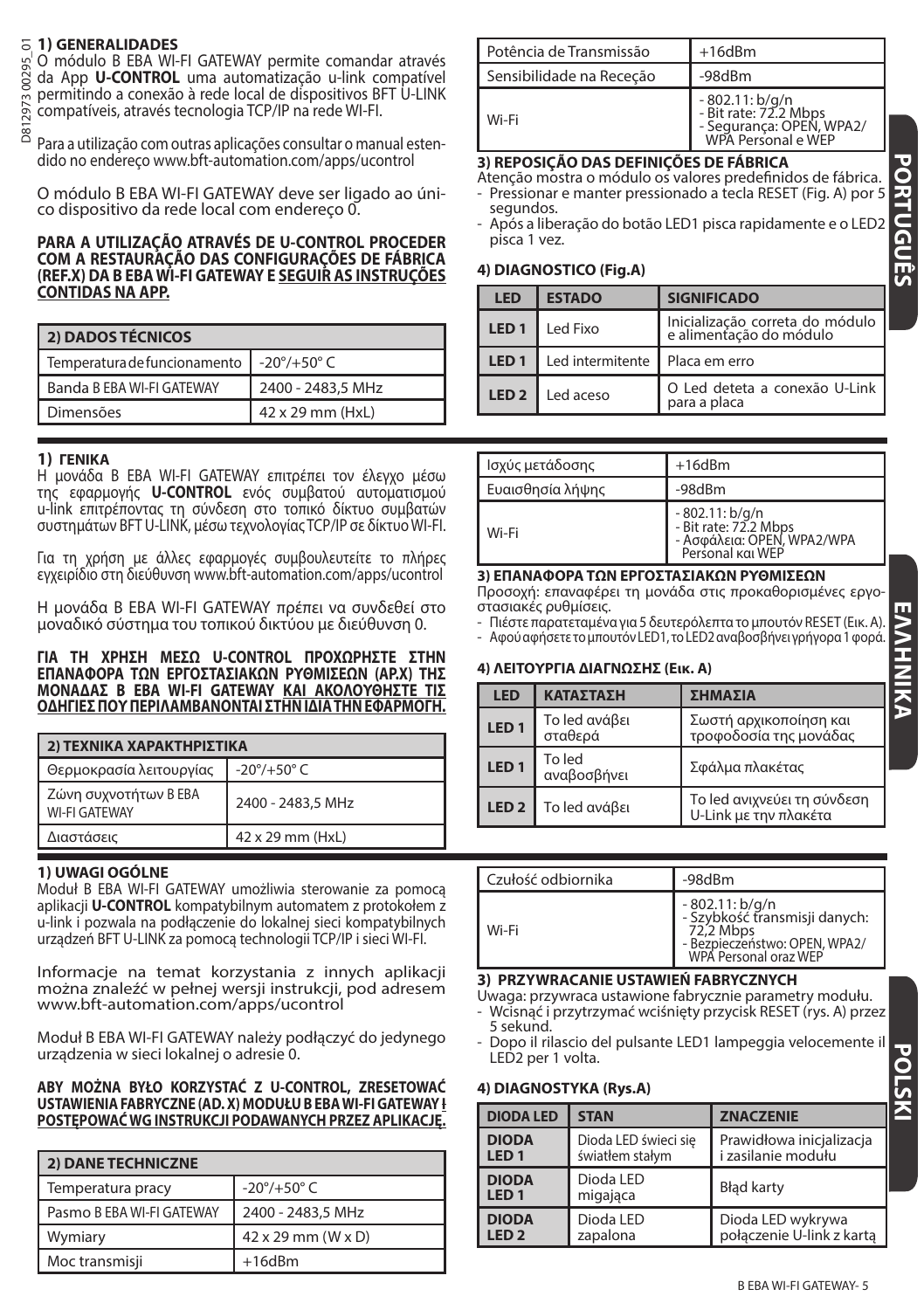#### **1) ОБЩИЕ СВЕДЕНИЯ**

**РУССКИЙ** 

**ČE ŠTINA**

**TÜRKÇE**

Модуль B EBA WI-FI GATEWAY обеспечивает управление с помощью приложения **U-CONTROL** делая возможным подключение к локальной сети устройств BFT, совместимых с Ulink, при помощи беспроводной технологии TCP/IP к сети WI-FI.

случае использования других приложений обращаться к расширенному руководству по адресу www.bft-automation.com/apps/ucontrol

Модуль B EBA WI-FI GATEWAY подключается к единственному устройству в локальной сети с адресом 0.

**ДЛЯ РАБОТЫ С ПОМОЩЬЮ U-CONTROL ВЫПОЛНИТЬ ВОССТАНОВЛЕНИЕ ЗАВОДСКИХ НАСТРОЕК (ПОЗ. X) МОДУЛЯ B EBA WI-FI GATEWAY И СЛЕДОВАТЬ ИНСТРУКЦИЯМ, ПРИВЕДЕННЫМ В САМОМ ПРИЛОЖЕНИИ.**

| 2) ТЕХНИЧЕСКИЕ ХАРАКТЕРИСТИКИ |                             |  |
|-------------------------------|-----------------------------|--|
| Рабочая температура           | $-20^{\circ}/+50^{\circ}$ C |  |
| Диапазон В EBA WI-FI GATEWAY  | 2400 - 2483,5 МГц           |  |
| Размеры                       | 42 x 29 MM (HxL)            |  |

#### **1) VŠEOBECNÉ ÚDAJE**

Modul B EBA WI-FI GATEWAY umožňuje ovládat prostřednictvím aplikace **U-CONTROL** kompatibilní automatizaci u-link a umožňuje připojení do místní sítě kompatibilních zařízení BFT U-LINK prostřednictvím technologie TCP/IP v síti WI-FI.

Pro použití s jinými aplikacemi si přečtěte rozšířený návod na adrese www.bft-automation.com/apps/ucontrol

Modul B EBA WI-FI GATEWAY je třeba připojit k jedinému zařízení místní sítě s adresou 0.

**PRO POUŽITÍ PROSTŘEDNICTVÍM U-CONTROL PROVEĎTE OBNOVENÍ NASTAVENÍ Z VÝROBNÍHO ZÁVODU (OZN. X) MODULU B EBA WI-FI GATEWAY A POSTUPUJTE DLE POKYNŮ UVEDENÝCH V SAMOTNÉ APLIKACI.**

| 2) TECHNICKÉ ÚDAJE        |                             |  |
|---------------------------|-----------------------------|--|
| Provozní teplota          | $-20^{\circ}/+50^{\circ}$ C |  |
| Pásmo B EBA WI-FI GATEWAY | 2400 - 2483,5 MHz           |  |
| Rozměry                   | 42 x 29 mm (HxL)            |  |

#### **1) ÜRÜNÜN GENEL ÇERÇEVESİ**

B EBA WI-FI GATEWAY modülü, WI-FI ağı üzerinde TCP/IP teknolojisi aracılığıyla, uyumlu BFT U-LINK cihazlarının yerel ağa bağlanmasını mümkün kılarak, **U-CONTROL** Uygulaması aracılığı ile uyumlu bir u-link otomasyonunun kumanda edilmesini sağlar.

Diğer uygulamalar ile kullanım için www.bft-automation.com/ apps/ucontrol adresinde mevcut detaylı kılavuza danışın

B EBA TCP/IP GATEWAY modülü, yerel ağın 0 adresli tek cihazına bağlanmalıdır.

#### **U-CONTROL ARACILIĞIYLA KULLANIM İÇİN B EBA WI-FI GATE- WAY MODÜLÜNÜN FABRİKA AYARLARINI (RIF.X) GERİ YÜKLEYİN VE UYGULAMADA BULUNAN TALİMATLARI İZLEYİN.**

| 2) TEKNİK ÖZELLİKLER               |                             |  |
|------------------------------------|-----------------------------|--|
| İşleme sıcaklığı                   | $-20^{\circ}/+50^{\circ}$ C |  |
| B EBA WI-FI GATEWAY bant genişliği | 2400 - 2483,5 MHz           |  |
| Ölcüler                            | 42 x 29 mm (HxL)            |  |
| İletim gücü                        | $+16$ d $Bm$                |  |

### **3) ВОССТАНОВЛЕНИЕ ЗАВОДСКИХ НАСТРОЕК**

- Нажать и удерживать клавишу RESET (СБРОС) (Рис. A) в

- течение 5 секунд.
- После высвобождения кнопки светодиод LED1 начнет быстро мигать, светодиод LED2 за 1 раз.

#### **4) ДИАГНОСТИКА (Рис. A)**

| <b>СВЕТОДИОДЫ</b> | <b>СОСТОЯНИЕ</b>               | <b>ЗНАЧЕНИЕ</b>                                     |
|-------------------|--------------------------------|-----------------------------------------------------|
| СВЕТОДИОД 1       | Светодиод<br>постоянного света | Корректная инициализация<br>модуля и питание модуля |
| СВЕТОДИОД 1       | Светодиод<br>мигающий          | Ошибка платы                                        |
| СВЕТОДИОД 2       | Светодиод<br>доступа           | Светодиод показывает<br>подключение U-Link к плате  |

| Vysílací výkon   | $+16dBm$                                                                                                |
|------------------|---------------------------------------------------------------------------------------------------------|
| Citlivost příjmu | -98dBm                                                                                                  |
| Wi-Fi            | - 802.11: b/g/n<br>- Přenosová rychlost: 72.2 Mbps<br>- Bezpečnost: OPEN, WPA2/<br>- WPA Personal a WEP |

#### **3) OBNOVENÍ TOVÁRNÍHO NASTAVENÍ**

Pozor vrátí modul na výchozí hodnoty nastavené z výroby. - Přidržte stisknuté tlačítko RESET (Obr.A) po dobu 5

sekund. - Po uvolnění tlačítka LED1 rychle bliká a LED2 blikne jedenkrát.

#### **4) DIAGNOSTIKA (Obr.A)**

| LED              | <b>STAV</b> | <b>VÝZNAM</b>                                    |  |
|------------------|-------------|--------------------------------------------------|--|
| LED <sub>1</sub> | Svítící LED | Správná inicializace modulu a<br>napájení modulu |  |
| LED <sub>1</sub> | LED bliká   | Chyba karty                                      |  |
| LED <sub>2</sub> | LED svítí   | LED detekuje připojení ke kartě<br>U-Link        |  |

| Alım Hassaslığı | -98dBm                                                                                               |
|-----------------|------------------------------------------------------------------------------------------------------|
| Wi-Fi           | $-802.11: b/q/n$<br>- Bit rate: 72.2 Mbps<br>- Güvenlik: OPEN.<br><b>WPA2/WPA Personal</b><br>ve WFP |

#### **3) FABRİKA AYARLARINA GERİ GETİRME**

Dikkat, modülü fabrika tarafından önceden ayarlamış de- ğerlere getirir.

RESET tuşuna (Fig.A) basın ve tuşu 5 saniye boyunca basılı tutun. - Tuş bırakıldıktan sonra LED1 hızlı yanıp söner, LED2 1 defa yanıp söner.

#### **4) HATA TEŞHİSİ (Fig.A)**

| <b>LED</b>       | <b>DURUM</b>         | <b>ANLAM</b>                                      |
|------------------|----------------------|---------------------------------------------------|
| LED <sub>1</sub> | Led sabit            | Modül ve modül beslemenin l<br>doğru başlatılması |
| LED <sub>1</sub> | Led<br>Yanıp sönüyor | Kart hatası                                       |
| LED <sub>2</sub> | Led yanık            | Led karta U-Link bağlantısını<br>algılıyor        |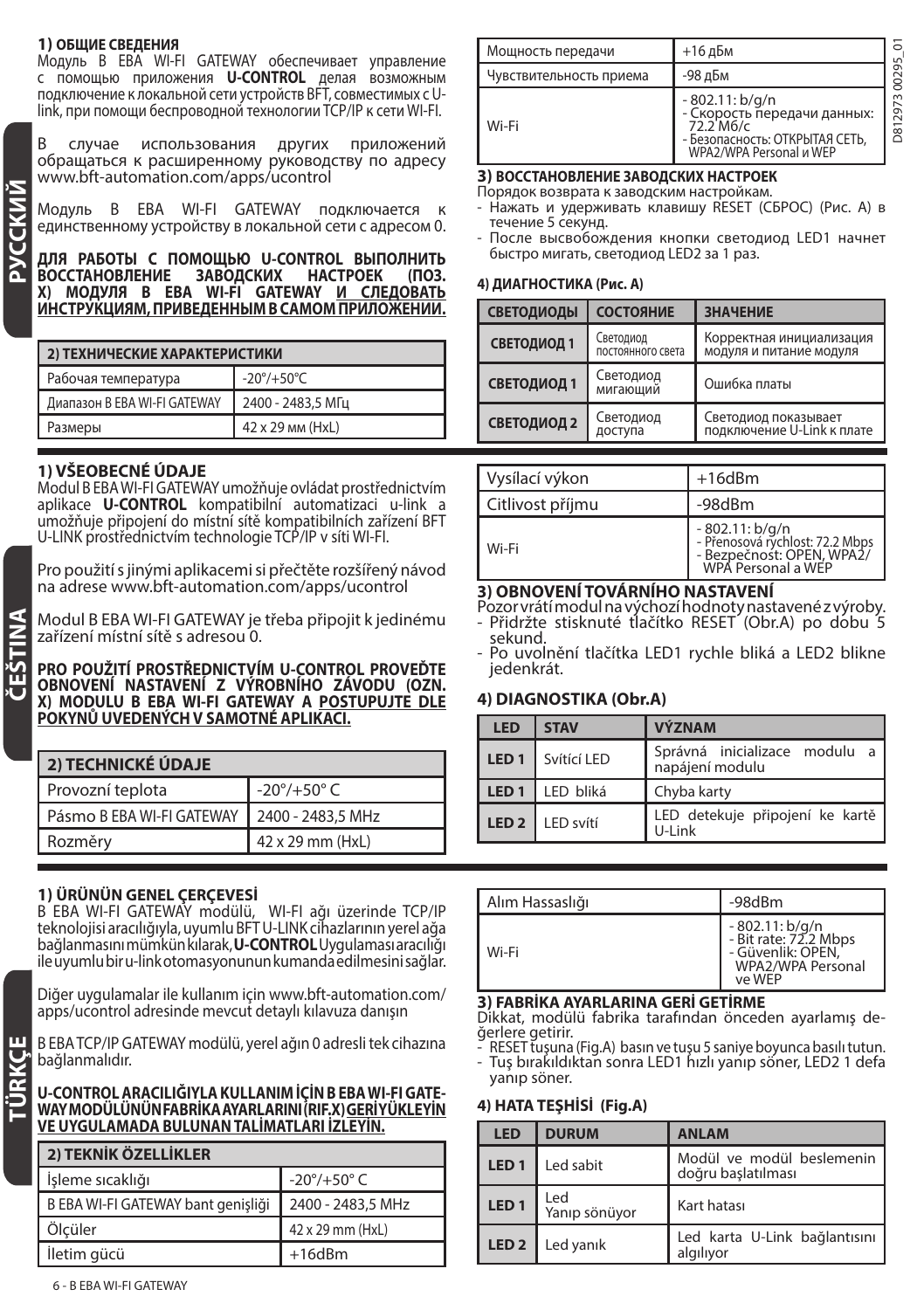D81297300295\_01 D812973 00295\_01